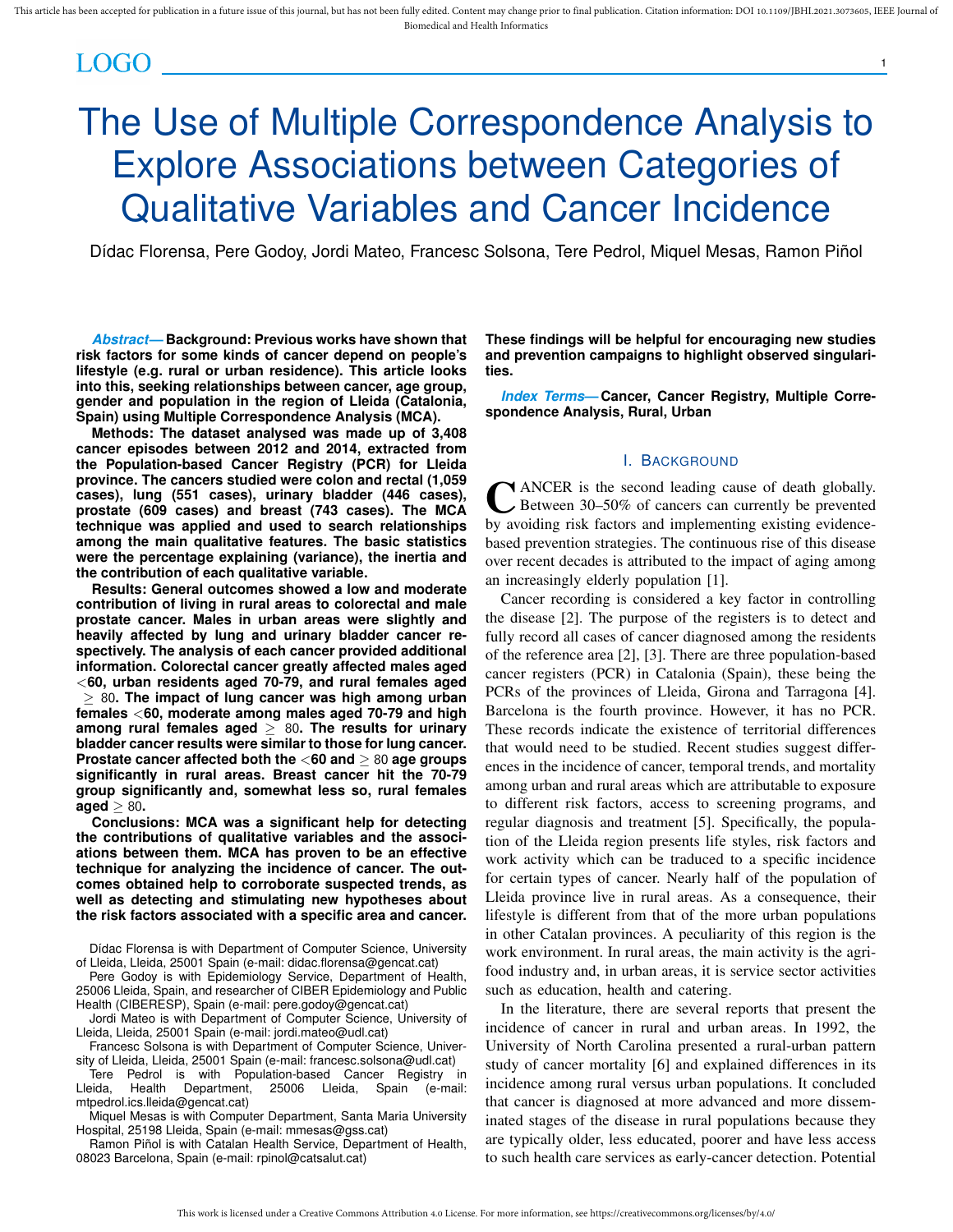explanations were given for lower overall incidence rates in rural areas compared with urban zones. These include smoking (more prevalent in urban areas) and exposure to environmental pollutants. Whitney E Zahnd *et al* ( [5]) presented a report about rural-urban differences in cancer incidence and trends in the United States. The study analyzed age-adjusted incidence rates, ratios and annual percentage change (APC) for all cancers detected between 2009 and 2013. Concretely, this report concludes that cancer rates associated with modifiable risks-tobacco, human papillomavirus, and some preventive screening modalities (e.g., colorectal and cervical cancers) were higher in rural settings compared with urban populations. Next, the work in [7] concluded that, although cigarette smoking is the primary cause of lung cancer, there are other risk factors which may differ by geographic region. These include passive smoking, exposure to indoor radon and asbestos. Finally, [8] present a work investigating urban-rural variations in the incidence of several cancers after adjusting them for socioeconomic status. This interesting article concluded that the risk of some cancers varied with area and gender. For example, the risk of prostate cancer was higher in rural areas and as was that of breast cancer in females in urban areas.

2

Recently, the PCR team in Lleida presented a descriptiveanalytic study highlighting the preliminary results of the impact and incidence of cancer in urban and rural areas [9]. The article compared the number of cancer cases between rural and urban areas according to the crude data rates from the Catalan Population-based Cancer Registry. Tumour ranking and rates obtained in the different areas of the province of Lleida suggested that some cancers have particular features that should be investigated. Jointly with this incipient work, the related literature [5]–[8] has led us to study the incidence of major cancers by rural and urban areas. Many efforts have been made to measure the incidence of cancer by using such traditional methods as density rates, annual rates or the Spearman rank correlation coefficient. However, none of them has provided enough evidence of a relation between cancer and population.

To address these limitations, this paper proposes studying the differences between urban and rural populations. The method proposed is the application of Multiple Correspondence Analysis (MCA) to stimulate new hypotheses and relations between the characteristics of the patients and the incidence of cancer in the province of Lleida.

As the main contribution of this study, we propose the use of MCA as a statistical technique to search for associations between the registered data for cancer in the province of Lleida (Catalonia). This province has a good balance between rural and urban populations and the dataset is mainly made up of categorical variables. In [10], the authors asserted that MCA helped them to classify the degree of tumor regression with a categorical dataset. This led us to assess our challenge with the same statistics using MCA. The outcomes obtained demonstrate the usefulness of this technique in this kind of data analysis, made up exclusively of categorical variables.

#### II. METHODS

The Population-based Cancer Registry (PCR) of the health region of the province of Lleida (HRPLL) was the basis for this descriptive epidemiological study into cancer. The main information sources were hospital records (ICD-9 codes-140.0 to 208.9) and reports from pathological anatomy. Before extracting the information for this study, the cases were reviewed and validated using ASEDAT<sup>1</sup>. Then, an accurate description of the data and basic concepts of the MCA statistical technique used in this work are explained in this section.

#### *A. Data*

Lleida is the largest province in Catalonia with a population density of 36 people per square kilometre. More specifically, the population was 438,001 in 2014 [12], 221,891 men and 216,110 women. Approximately half of the population lives in rural areas. In accordance with [13], people living in cities with a population of more than 10,000 are classified as "urban" in this study and the rest as "rural"<sup>2</sup> . In 2014, the respective urban and rural populations were 199,300 and 238,701. Thus, this is a well-balanced dataset for studying differences between urban and rural populations in the risk-factors for cancer.

The data are made up of the information registered between 2012-2014 in the Lleida PCR [14], [15] for cancer patients in the main hospitals in the health region of the province of Lleida. These are the Arnau de Vilanova University Hospital (HUAV) and the Santa Maria University Hospital (HUSM). The study is GDPR<sup>3</sup>-compliant, maintaining the anonymity of the patients. Cancer episodes were recorded according to international criteria. These go from the case definition to the operation system and the final results obtained in order to ensure reliability, the validation of the data and comparison with other hospital registers.

The initial dataset consisted of 3,423 new cancer diagnoses in the HRPLL during 2012-2014. After applying data cleaning by using the Box Plot technique to discard statistical outliers, the data collection became 3,408 cancer diagnosis (see box plot graphs in the annex). These box plots graphs are based on each cancer and by age and population and gender. As Figure 1 in the annex shows, this allows outliers for colorectal cancer by age and gender to be detected. And so on in the rest of the graphs. This technique uses the median, approximate quartiles, and the lowest and highest data points to convey the level, spread, and symmetry of a distribution of data values [16]. In addition, all the scripts implemented for data cleaning (done with Python) and data analysis (done with R) can be freely downloaded from this Github repository [17]. All the data provided in this link were generated randomly.

Each register contains the following fields: age group  $(<60, 60-69, 70-79>80$ ; gender (male, female); population (rural, urban) and cancer type. Only the five most frequent

<sup>3</sup>GDPR: General Data Protection Regulation (EU)

<sup>&</sup>lt;sup>1</sup>ASEDAT: Software of the Catalan Institute of Oncology to select, extract and validate cancer data [11]

<sup>2</sup>The Spanish National Statistics Institute (Spanish initials: INE) has defined rural areas as those with fewer than 2,000 inhabitants; semi-urban areas as those with between 2,001 and 10,000 inhabitants; and urban areas as those with more than 10,000 inhabitants.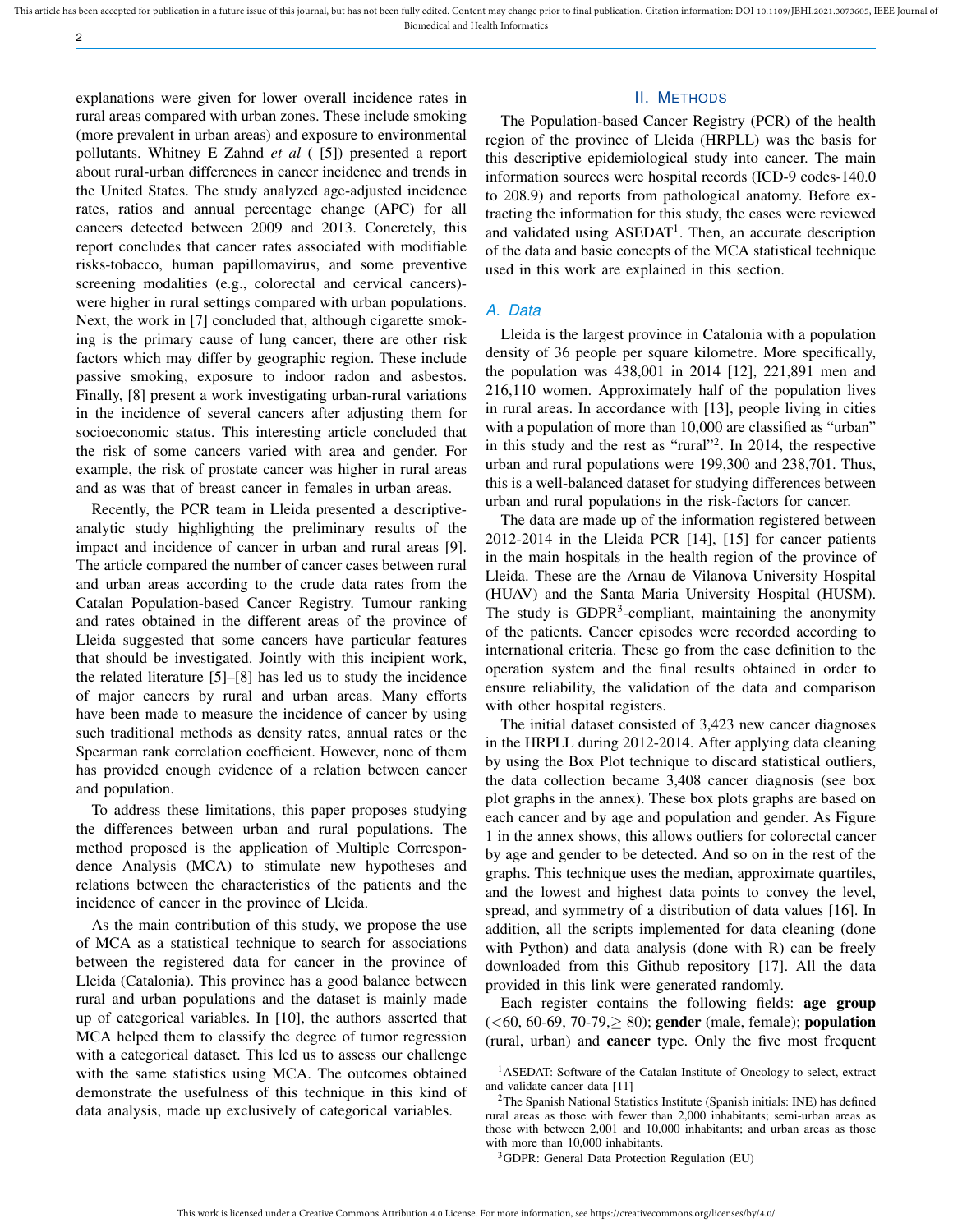This article has been accepted for publication in a future issue of this journal, but has not been fully edited. Content may change prior to final publication. Citation information: DOI 10.1109/JBHI.2021.3073605, IEEE Jour Biomedical and Health Informatics

AUTHOR *et al.*: THE USE OF MULTIPLE CORRESPONDENCE ANALYSIS TO EXPLORE ASSOCIATIONS BETWEEN CATEGORIES OF QUALITATIVE VARIABLES AND CANCER INCIDENCE 3

types of cancer were analysed (see incidence tables in the annex). These being colon and rectal (1,059), urinary bladder (446), breast (743), prostate (609) and lung (551). Gender was divided between males (2,088) and females (1,319). The population was divided into rural (1,821) and urban (1,587). Finally, age was divided into 4 balanced intervals:  $<60$  years old with 834 cases, 60 to 69 years old with 927 cases, 70 to 79 with 968 cases and aged  $\geq 80$  with 679 cases.

### *B. Statistics*

All the information presented was analyzed using Multiple Correspondence Analysis (MCA), an extension of Correspondence Analysis (CA). MCA is an unsupervised learning algorithm for visualizing the patterns in large tables and for multi-dimensional categorical data [18]. This method can be used to describe, explore, summarize and visualize information contained on individuals described by categorical variables within a data table [19]. Unlike CA, MCA can deal with more than one categorical variable. This is the main advantage of the MCA technique. In our case, MCA was firstly used to evaluate the relationships between the four features. It was then used to evaluate the relationships between population, age and gender for each cancer. Associations between features were represented graphically [10]. The graphs aim to visualize the similarities and/or differences in the profiles simultaneously, identifying those dimensions that contain most of the data variability. Features or their categories close to each other are significantly related statistically.

The factors produced were interpreted with the help of various statistical coefficients which complemented each other to provide a better interpretation. The most common and important are inertia, the eigenvalue and the contribution and factorial coordinates. Inertia is a measurement of the dispersion of the set of computed distances between points. Analogously, in Principal Correspondence Analysis (PCA), inertia corresponds to the explained variance of dimensions. The eigenvalue allows the inertia that a specific category produces to be quantified. The contribution enables us to consider how much influence a category has in determining a certain percentage relative to the entire set of the active category. The percentage coordinates (x- and y-axis) of the graph enable the category points in a graph to be represented and established. In MCA, the distance between two or more categories of different variables can be interpreted in terms of the associations and correlations between these. If two categories present high coordinates and are close in space, this means that they tend to be directly associated. If two categories present high coordinates but are distant from each other (e.g. they have opposite signs), this means that they tend to be inversely associated. If two categories present the same coordinate sign, they can be related to each other [20], [21].

Thus, the graphic depiction aims to visualize the similarities and/or differences in the profiles simultaneously, identifying those dimensions that contain most of the data variability. These MCA representations can be read like those from a PCA: the coordinates of a product are its values for the common factors; the coordinates of a variable are its correlation with these factors [22]. Categories depicted in the

same direction on the dimension will be significantly related statistically and have patterns of relative frequencies. This association is also valuable statistically when the points are located far from the origin of the graph, representing a mean, uninformative profile [23], [24].

In this study, the MCA method was applied in scripts performed with R [25], an open-source programming language and environment for statistical computing and graphics. It provides a wide variety of statistical and graphical techniques, and is highly extensible. Specifically, the main library used to implement the methods and obtain the results was FactoMineR [26].

#### III. RESULTS

In this section, we first present a general analysis of the results obtained from applying the MCA technique to the dataset presented in section II. Then, a similar analysis was applied to each cancer to evaluate these in isolation. It is important to clarify the differences between contribution and correlation to understand and interpret the results and figures presented in this section. The contribution is used to denote which variables explain better the variations in the data set and are most important in the construction of the axes. In contrast, correlation represents the relation between two variables or, in other words, the degree of influence of one variable compared with the other.

#### *A. Multiple Correspondence Analysis for all Cancers*

The variance obtained was 20.5% (eigenvalue: 0.46) for dimension 1 (x-axis) and 12.7% (eigenvalue: 0.285) for the second one (y-axis). The inertia (sum of the variances) for these two dimensions was 33.2%. Age variance scored 0.259 and 0.582 in dimensions 1 (x-axis) and 2 (y-axis) respectively. Cancer was 0.809 and 0.443, gender 0.765 and 0.007, and population 0.008 and 0.107. The variable that gave the worst results for percentage explanation was population.

Similar results were obtained when discarding the gender variable. The variances in this case were 16.3% (eigenvalue: 0.433) for dimension 1 and 14.1% (eigenvalue: 0.376) for dimension 2, and an inertia for these two dimensions of 30.4%. The percentages of variances explained for population were 0.062 and 0.035.

Removing the age variable, the variances were 28.4% (eigenvalue: 0.568) and 17.3% (eigenvalue: 0.346) for dimensions 1 and 2 respectively. Thus, the inertia for these dimensions was 45.7%. This was the two-dimension combination (the dimensions are ranked with the variance) that gave the highest inertia. Each variable variance usually increases with the inertia. Fortunately, in this case, the population variances (0.004 and 0.506) improved significantly. This was also the best combination for population, the main goal of the present work.

Figure 1 shows the variances of the overall dimensions (6) for the combinations of variables obtained. Note that the dimensions are ranked in descending order. It can be seen that dimensions 1 and 2 have variances of 28.4% and 17.3% respectively. The sum of the variances of the overall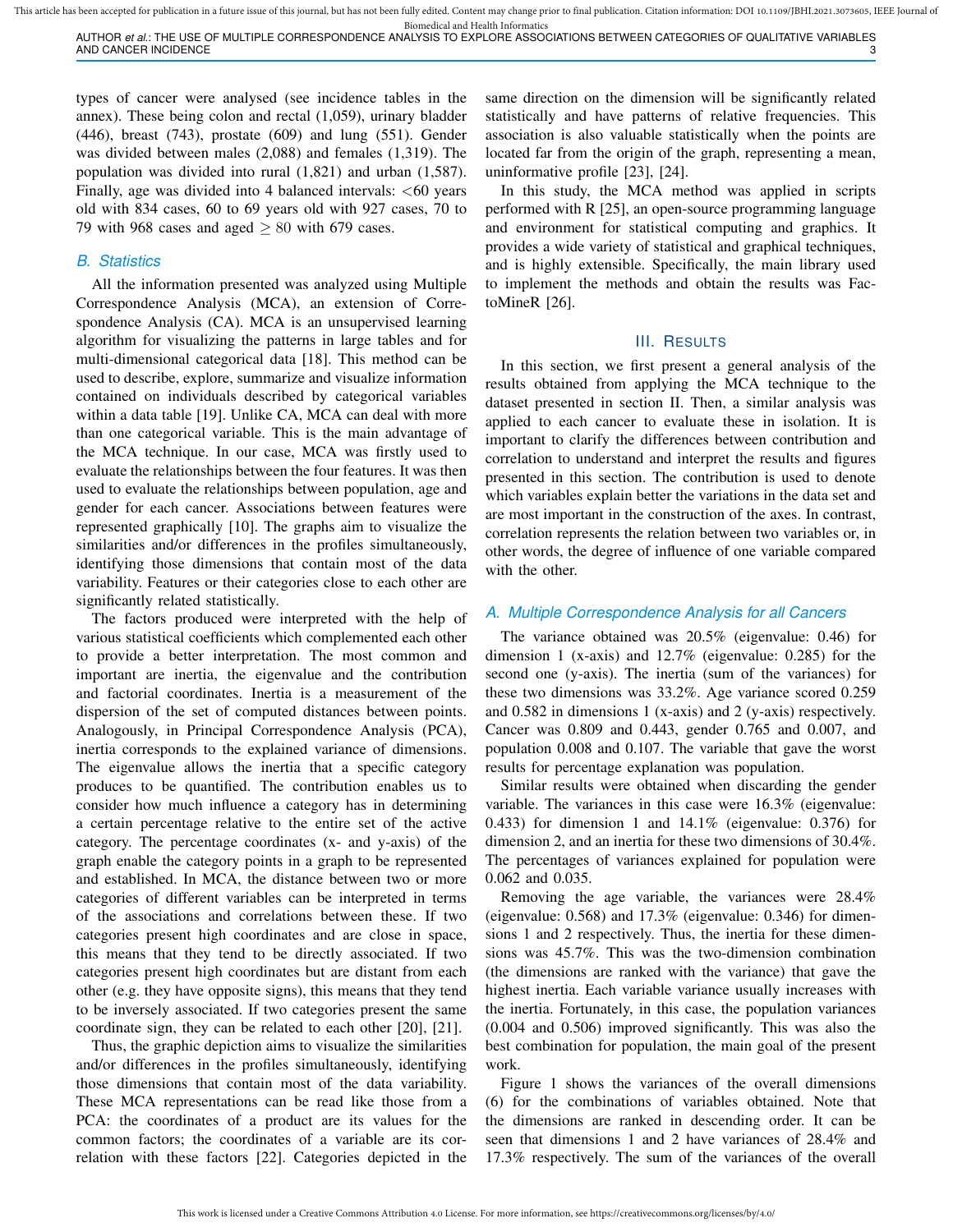

4

Fig. 1. Percentage of explained variances of the overall dimensions.

dimensions is 100%. In this figure, the main idea was to show the percentage of explained variance in every dimension and not the influence of all the variables.



Fig. 2. Two-dimensional MCA plot. Correlations between the variables.

Figure 2 presents the results of the MCA algorithm in a two-dimensional plot (x- and y-axis representing dimensions 1 and 2 respectively) that shows the correlations between the variables. A two-dimensional plot gives more information about correlations between variables than higher dimensional ones. Thus, no higher dimensional-results were presented. It can be seen that colorectal cancer and rural are very close and appear in the negative y-axis (dimension 2). This means that they are correlated. Lung and urinary bladder cancers appear on the positive y-axis (dimension 2) where urban contributes and on the negative x-axis (dimension 1) where males appear. This suggests that these cancers are correlated with urban males. Moreover, prostate appears on the negative y-axis (dimension 2) meaning that it is significant in rural

areas. Finally, the only breast cancer is correlated with females, with the same contribution in both areas.

The general outcomes showed a low contribution for colorectal cancer in rural areas. The lowest contributions are depicted in blue in the ranking. No differences between gender are observed, due to the location of coordinate 0 on the xaxis. Prostate cancer (its ranked color is located in the middle of the key) affected males in rural areas moderately. A low affection of lung cancer was observed in urban males. Urinary bladder cancer affected urban dwellers severely, mostly males. Finally, as expected, breast cancer heavily affected females independently of the area.

#### *B. Multiple Correspondence Analysis by Cancer*

This section presents the MCA results for colorectal, lung, urinary bladder, prostate and breast cancers.



Fig. 3. **Colorectal** cancer. The positive and negative x-axis (representing gender variable) depicts females and males. The positive and negative y-axis (representing population variable) depicts urban and rural.

The first cancer studied was colorectal (Figure 3). The variance obtained for the first dimension was 22% (eigenvalue: 0.366) and 21% for the second dimensions (eigenvalue: 0.349). The total inertia was 43%. The correlation between the population variable and dimensions was 0.003 on the first and 0.56 on the second. The gender correlation was 0.533 (dimension 1) and 0.035 (dimension 2), and the age group correlation was 0.561 (dimension 1) and 0.453 (dimension. 2). The urban population was represented on the positive yaxis (29.55% of the total category contributions in dimension 2) and the rural on the negative y-axis (23.85% of the total category contributions in dimension 2). Gender is represented on the x-axis (dimension 1). The female contribution was 30.13% on the positive x-axis and the male contribution was 18.43% on the negative (dimension 1). The group aged  $\geq 80$ contributed 32.62% in dimension 1 and 8.96% in dimension 2. The contribution of the 70-79 group was 0.001% on the former and 28.85% on the later. The contributions of those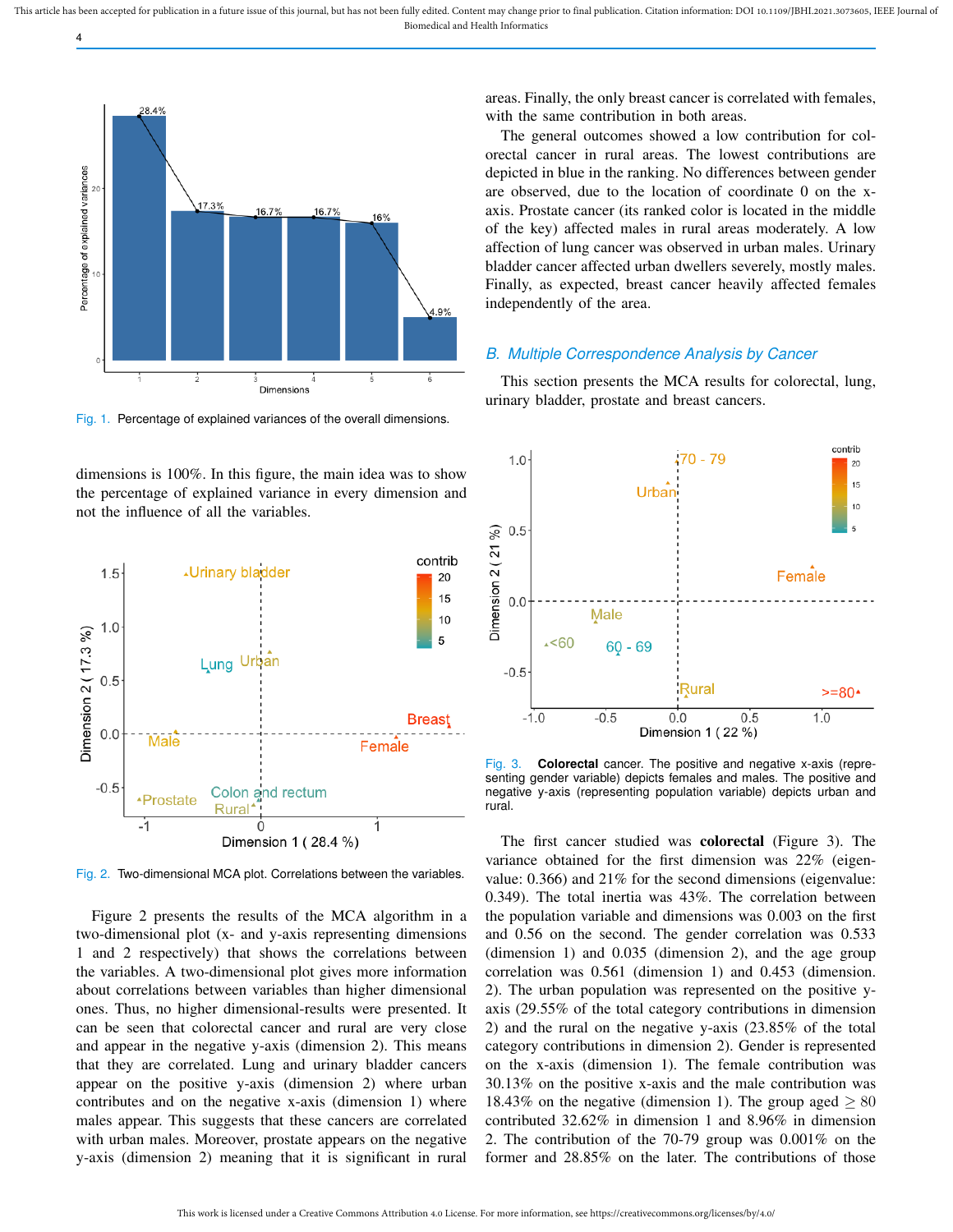Biomedical and Health Informatics AUTHOR *et al.*: THE USE OF MULTIPLE CORRESPONDENCE ANALYSIS TO EXPLORE ASSOCIATIONS BETWEEN CATEGORIES OF QUALITATIVE VARIABLES AND CANCER INCIDENCE

aged 60-69 were 4.31% and 3.67%, and the group aged  $<60$ contributed 14.12% and 1.70%.

The 70-79 age group was closely related to the urban population, regardless of gender. This is a very significant result because it has an important y-axis component (close to 1). In the  $<60$  age band, it affected males slightly more. The most important result was the  $\geq 80$  age group, where there is a higher incidence among women. The incidence among the 60-69 age group was not significant but mainly affected men.



Fig. 4. **Lung cancer**. The positive and negative x-axis (representing population variable) depicts rural and urban respectively. The positive and negative y-axis (representing gender variable) depicts females and males respectively.

Figure 4 shows the results obtained for lung cancer. The variance for dimension 1 was 23.4% (eigenvalue: 0.390) and 21.7% for dimension 2 (eigenvalue: 0.362), so the total inertia was 45.1%. In this study, the population correlation was 0.576 on dimension 1 and 0.008 on dimension 2, the gender correlation was 0.012 and 0.530, and finally, the age group was 0.581 and 0.548. Regarding the categories variables, urban areas contributed on the negative x-axis (dimension 1) with 25.71% and the rural with 23.48% on the positive x-axis. In the case of gender, the male contribution was 10.53% on the negative y-axis (dimension 2) and the female contribution was 38.24% on the positive y-axis. The  $\geq 80$  age group contributed 29.28% in the first dimension and 10.37% in the second. The contributions of the 70-79 age group were 0.01% and 20.21%, then 0.019 and 2.51% for the 60-69 age group and the  $<60$ age group contributed 20.40% and 17.38%.

The high position of urban females  $\leq 60$  shows that the contribution of this relation was very high. A moderate significance can be observed for males aged 70-79. Finally, the contribution for rural females aged  $\geq 80$  reached the same significance as urban females  $<60$ .

In urinary bladder cancer (Figure 5), the variance for the first dimension was 24.5% (eigenvalue: 0.407) and 22.1% (eigenvalue: 0.367) for the second, and in consequence, the total inertia was 46.6%. The population correlation was 0.617 on dimension 1 and 0.0004 on dimension 2, the gender correlations were 0.024 and 0.542 and those for the age group were 0.581 and 0.559. The urban category contributed 25.13% on the negative x-axis and the rural on the positive x-axis with 25.36% (dimension 1). The male category contribution was 7.16% on the negative y-axis and that of female was 42.01%. The  $\geq$  80 age group contributed with 4.12% in dimension 1 and 17.86% in dimension 2, the 70-79 age group contributed 13.74% and 1.2%, the 60-69 age group with 6.13% and 28.08%, and the  $<60$  age group with 23.50% and 3.61%.

The results for urinary bladder cancer were similar to those for lung cancer. Specifically, females aged  $\leq 60$  contributed moderately in urban areas (23.50% in dimension 1 and 3.61% in dimension 2). In the 60-69 age cohort, it affected men in urban areas moderately but this incidence decreased among those aged 70-79 living in rural areas (13.74 in dimension 1 and 1.20% in dimension 2). The contribution of men between 60-69 was 6.13% in dimension 1 and 28.08% in dimension 2. In the  $\geq 80$  age group, rural women were slightly affected (4.12 in dimension 1 and 17.86% in dimension 2).

Moderate importance was moved to urban males aged 60- 69, dropping when reaching the 70-79 age group, in the rural zone. And, attenuated importance was to rural females aged  $\geq 80$ .



Fig. 5. **Urinary bladder** cancer. The positive and negative x-axis (representing population variable) depicts urban and rural respectively. The positive and negative y-axis (representing gender variable) depicts females and males respectively.

Females are ruled out of prostate cancer (Figure 6). The variance for the first dimension was 25% (eigenvalue: 0.5) and 25% (eigenvalue: 0.5) in the second, resulting in total inertia of 50%. The population correlation for dimension 1 was 0.527 and this was 0 for dimension 2, and the correlations for age group were 0.527 and 1. In this case, the gender variable was not included because this type of cancer only affects men. The contribution of the urban category was 28.32% on the positive x-axis and the rural contribution was 21.67% on the negative x-axis (dimension 1). The  $\geq 80$  age group's contribution was 27.12% in the first dimension and 30.24% in the second. The contributions of the 70-79 age group were 7.58% and 0.413%,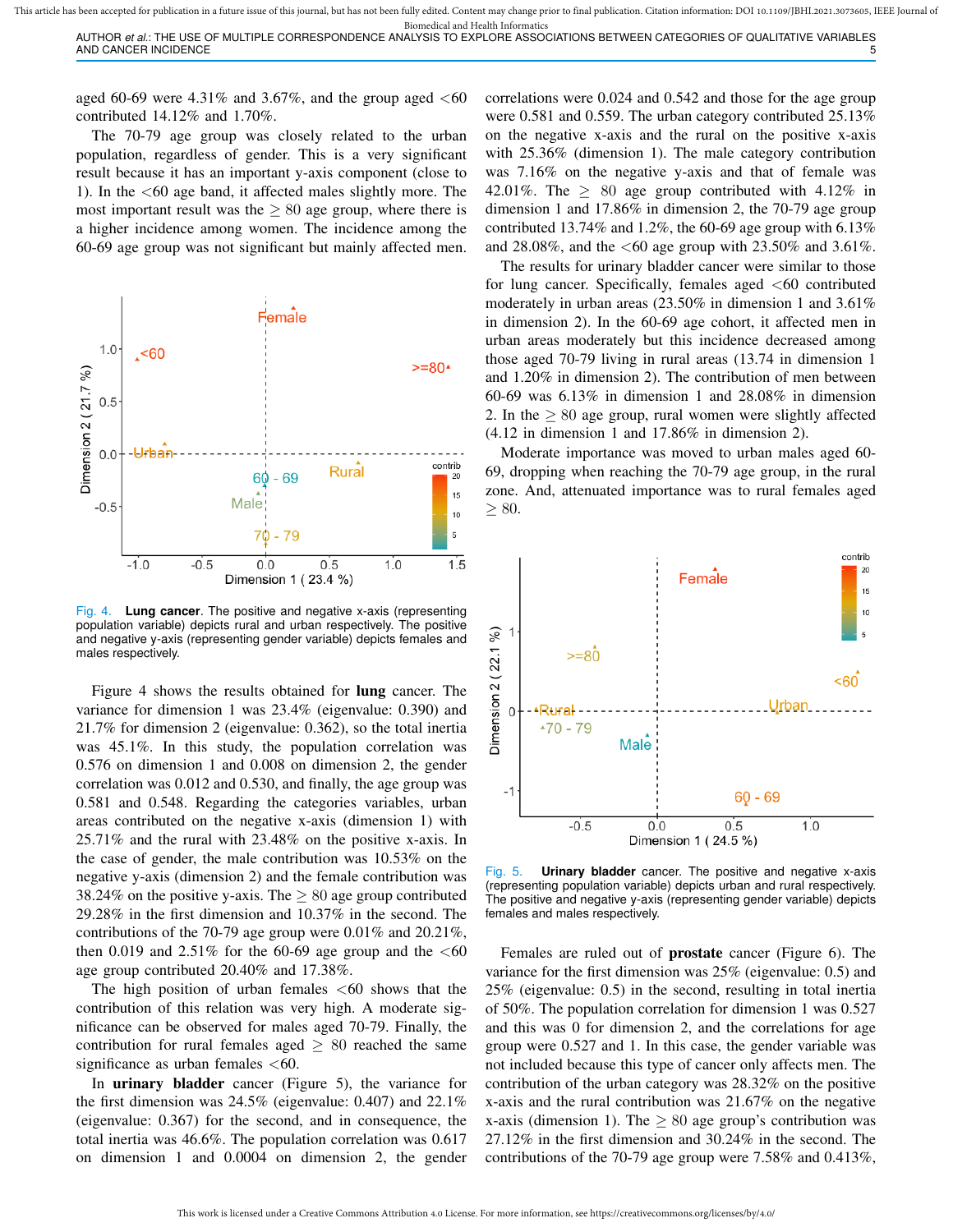for 60-69 age group, 6.34% and 0.691%. Finally, the  $<60$  age group contributed 8.94% and 68.64%.

6

In contrast to the previous cancers analyzed, rural males  $<$  60 suffered heavily. Hardly any contributions appeared in the 60-69 and 70-79 urban age ranges. In the absence of females, prostate cancer affected rural males aged  $\geq 80$  significantly.



Fig. 6. **Prostate** cancer. The positive and negative x-axis (representing population variable) depicts rural and urban respectively. The y-axis has no meaning on this occasion.

Figure 7 shows the results obtained when applied the MCA to breast cancer for females only. The variance obtained for the first dimension was 25% (eigenvalue: 0.559) and 25% (eigenvalue: 0.5) for the second (total inertia was 50%). The population correlation was 0.559 for dimension 1 and 0.0 for dimension 2, and the age group correlations were 0.559 and 1.0. As explained in subsection II-A, gender was not considered. The contribution of the urban category was 25.47% on the negative x-axis and rural contribution was 24.52% on the positive x-axis (dimension 1). The  $\geq 80$ age group's contribution was 27.84% in the first dimension and 20.42% in the second. The 70-79 age group contributed 0.002% and 50.25%. For the 60-69 age group, the percentages were 3.85% and 13.58%, and finally, for the  $\leq 60$  age group, 18.29% and 15.73%.

In the data resulting after applying the screening technique, breast cancer only presented females cases even though males can also suffer from it [27]. This cancer affects rural females aged  $<60$  moderately. Among the 60-69 age group, urban women were hardly affected. The group which contributed the most and with a great significance was those aged 70-79, although the type of population did not influence the results. In the  $\geq 80$  group there was, as usual, a high incidence among rural females.

Figures 8 and 9 show the contributions obtained for all categories of cancer in the first and second dimensions, respectively. The figures enable the categories that contribute significantly to be detected and interpreted. They also allow the associations to be detected by the contribution in the same dimension. As they show, the x-axis represents each cancer



Fig. 7. **Breast** cancer. The positive and negative x-axis (representing population variable) depicts for rural and urban respectively. The y-axis has no meaning on this occasion.

and the y-axis, the contribution. The categories are represented in each stacked bar. For example, in Figure 8, colorectal cancer, the  $\geq 80$  age group suggests an association between gender because it presents a higher contribution than the others groups. However, in Figure 9 and for the same cancer, the 70- 79 age group suggests an association with the population.

## IV. DISCUSSION

The MCA technique enables the analysis and detection of new relations between categories not observed in the literature. It helped to detect that prostate and colorectal cancer have a high incidence in rural areas. Another important finding was the correlation between lung and urinary bladder cancer and urban areas.

During the period presented (2012-2014), the PCR of Lleida registered approximately 6,000 cases of all possible types of cancer. In this study, only the types most frequently diagnosed cancers (see incidence tables in annex) in the region were selected (colorectal, lung, urinary bladder, prostate, breast cancer). These covered a total of 3,408 cases. New relationships were found through applying MCA to detect relations with the features used in a health region with a good balance between urban and rural populations. We based this on a preliminary study [28] which concludes that the incidence of some cancers depends more on the area. However, it does not search for relationships geographic areas and cancers. Another starting point is the work presented in [8]. This studied the most important cancers and their relationship with rural and urban areas. Their most important findings were that the incidence of prostate cancer was most significant in rural areas and that of breast cancer, in urban settings. These articles studied the urban-rural incidence but did not use the MCA technique to explore associations between categories of qualitative variables as we do. To understand the application of MCA, we based ourselves on a study [29] about healthy ageing, and one [30] which concluded that bad driving and crashes could be affected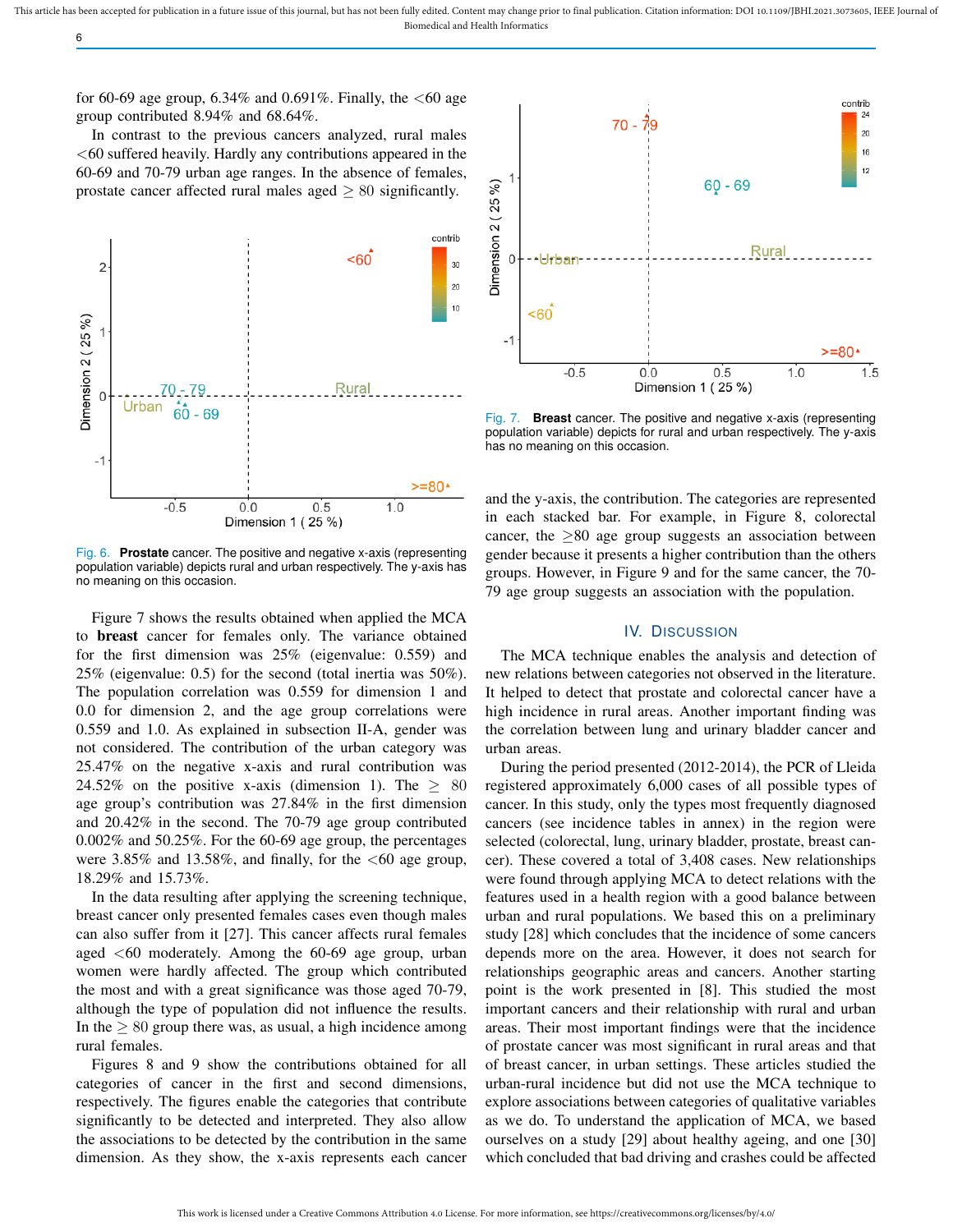This article has been accepted for publication in a future issue of this journal, but has not been fully edited. Content may change prior to final publication. Citation information: DOI 10.1109/JBHI.2021.3073605, IEEE Jour Biomedical and Health Informatics

AUTHOR *et al.*: THE USE OF MULTIPLE CORRESPONDENCE ANALYSIS TO EXPLORE ASSOCIATIONS BETWEEN CATEGORIES OF QUALITATIVE VARIABLES AND CANCER INCIDENCE



Fig. 8. Contributions by cancer and categories in dimension 1.



Fig. 9. Contributions by cancer and categories in dimension 2.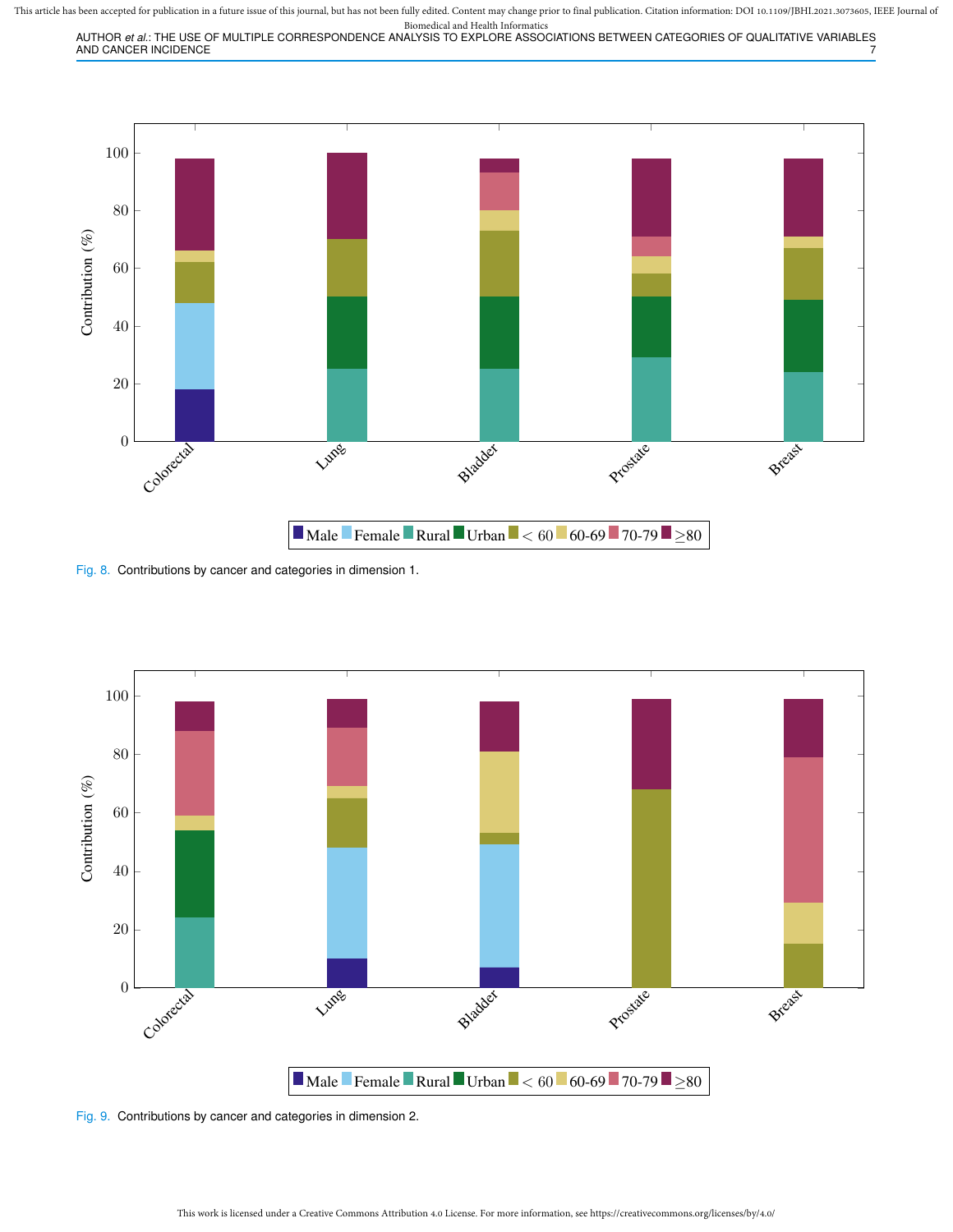by differences between urban and rural areas, traffic volume, driver age and more. In addition, a previous study used MCA to analyse the prognosis in surgery for low rectal cancer [10]. However, to the best of our knowledge no prior studies have used MCA to link types of cancers to rural or urban areas.

8

Firstly, all the cancers were analyzed together with MCA. The total inertia was 32.9% and the population variance obtained was close to 0 in both dimensions (0.008 in dimension 1 and 0.107 in dimension 2), meaning that this variable combination performed poorly in associating the dataset centered on the population. Next, discarding the gender variable, the total inertia worsened (30.4%), as did the explained population variances (0.062 and 0.035). On also removing the age variable, the population variances improved significantly, to 0.004 and 0.506. This was the best result obtained with the population variable. However, these good results were at the expense of discarding such an important feature as age group.

Some important outcomes were found. These include the lower incidence of colorectal cancer (for either gender) and the moderate rate of prostate cancers among men in rural areas. Males were also more significantly affected by lung and urinary bladder cancer in urban areas. As expected, breast cancer had a high incidence among females. This suggest new hypotheses to deepen and study these specific cancers.

The analysis then studied each cancer separately. Among the population aged  $<$ 60, colorectal cancer affects males severely. On reaching the age of 70-79, this shifted to the urban population. Significant outcomes were obtained in rural females aged  $\geq 80$ . This can be related to the greater age of females in the rural population [31]. These associations with rural populations suggest a high incidence in rural areas. A similar rural incidence was obtained in the study into metropolitan and non-metropolitan areas in the United States [28].

In lung cancer, the goodness of the results obtained can be contrasted with human behaviour and genetics. First, the migration of young people influences this in both urban and rural areas. This is seen in females aged  $<60$  in urban areas, contrasting with rural zones, where it tends to affect those aged  $\geq 80$ . In both cases, the red in the picture shows that this associating contribution is very high. These results corroborate the findings of the work presented in [32]. Furthermore, this cancer affects males in the 70-79 age group slightly more. The 60-69 contribution is insignificant in any sense.

The results for **urinary bladder** cancer were similar to those for lung cancer. Urban females aged  $<$  60 and then urban males (60-69) contributed moderately, but this decreased even more for the population aged 70-79. Rural females aged  $\geq 80$ are hardly affected.

As expected, **prostate** cancer only affected males, with a high incidence among the rural population aged  $<60$  and  $\geq$  80. In contrast the results were insignificant among the other groups in urban environments. The major incidence among those aged  $<$ 60 in the rural environment is very significant and much attention should be paid to it. In this case, the significant association between rural areas and prostate cancer differs from the incidence of this cancer in other regions analyzed [28]. However, a study into the incidence of cancer in Ireland obtained outcomes that concluded that the risk was

higher in rural areas [8].

Again, of course, breast cancer only affected females. There was a higher incidence among urban women aged  $\leq 60$  (as with colorectal, lung and urinary bladder cancer). Surprisingly, rural females in the 60-69 age group were hardly affected. The group which contributed the most was those aged 70-79 whatever the population. This contribution was very significant and is a clear example of a case to be studied. Again it affected rural females aged  $\geq 80$  heavily.

This study has some limitations that should be noted. The postal address registered for each case was where the patient lived at the moment of cancer diagnose. However, this may have changed during the study. Despite this, the number of cases with changed addresses would be very low and this factor is not expected to produce bias in the results. Some lifestyle aspects, such as tobacco and alcohol consumption, profession or other risk factors that could explain some of the differences observed, were not taken into account.

# V. CONCLUSIONS

There are incipient research efforts to search for correlations between cancers and lifestyle, such as the effect of incidence from living in rural or urban environments. Research using MCA has been applied in various fields, but no one has focused on analysing relationships between cancers and urban and rural lifestyles. This was our main research aim.

Some important outcomes were found, such as the contribution of colorectal cancer (whatever the gender) and prostate cancers among men in rural areas. Also, there was a low incidence of lung cancer but high rate of bladder cancer, especially in urban areas, and the incidence of breast cancer has high in both areas. These outcomes suggest new hypotheses to deepen the study of these specific cancers.

The analysis of each cancer provided additional information. Colorectal cancer severely affected males aged  $<60$ , and those in urban areas aged 70-79, as well as women aged  $\geq 80$  in rural areas. Lung cancer had a high impact on urban females  $<$ 60, a moderate one on males between 70 and 80 and high again among females aged  $\geq 80$ . Similar but lower results were obtained for urinary bladder cancer. This was moderate in urban females <60 and urban males aged 60-69, decreasing for rural residents aged 70-79 and even more for rural females aged  $\geq 80$ . Prostate cancer, as expected, only affected males. There was a high rate among the rural population aged  $<60$ , but this was lower in urban dwellers aged 60-69 and 70-79 before becoming significant again among rural men aged  $\geq$ 80. In contrast, cases of breast cancer were only registered in females in the selected period. Whatever the area, those aged 70-79 were affected the most while the incidence among rural females aged  $\geq 80$ , was somewhat less.

The outcomes obtained help to corroborate suspected trends in several of the relationships detected and stimulate new hypotheses about the risk factors and new techniques to analyse the incidence of cancer. They also help the public health system to focus advice on specific areas and cancers. In future work, it is important to delve deeper into each cancer in order to study its risk factors. This means using